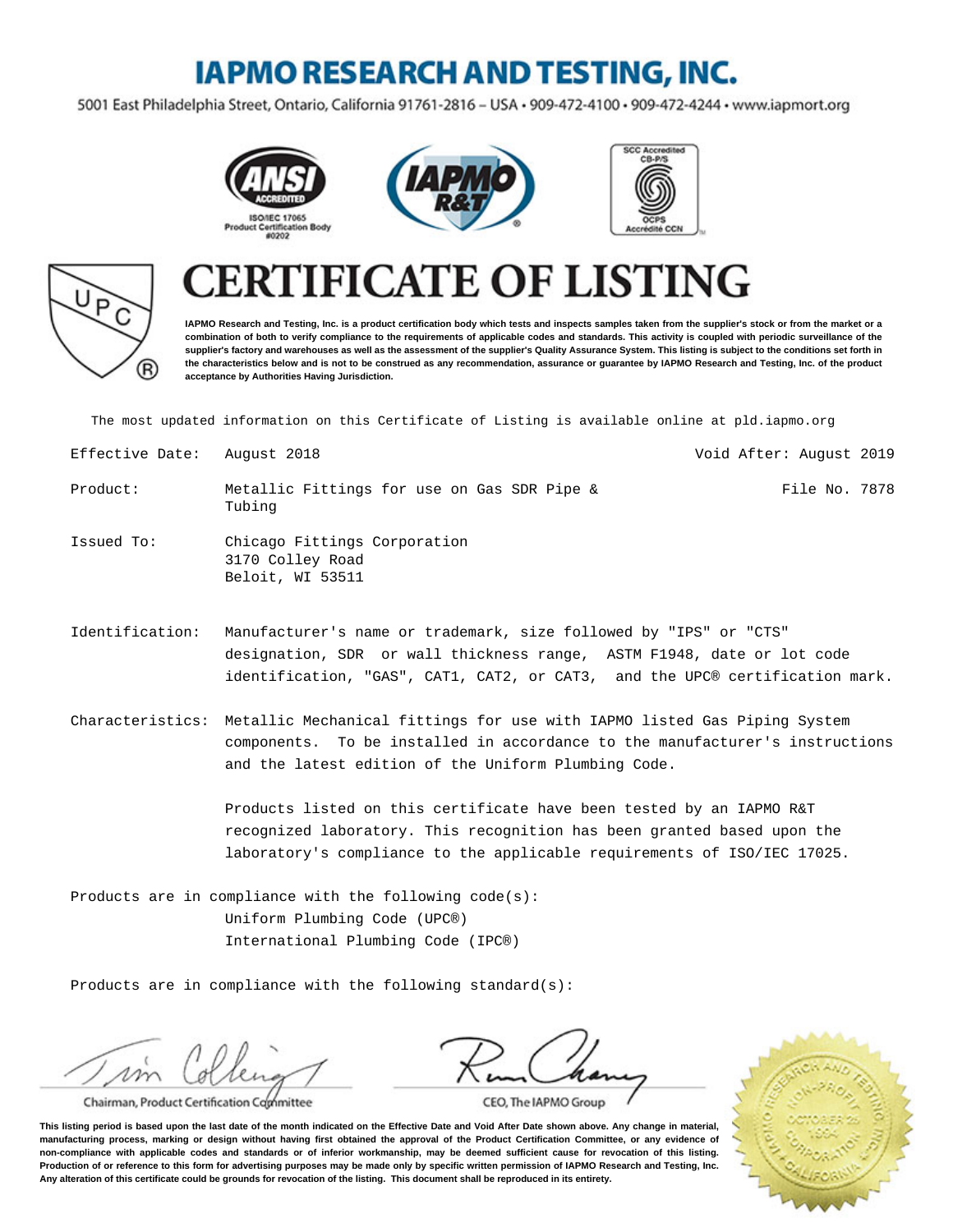

Void After: August 2019

Product: Metallic Fittings for use on Gas SDR Pipe & Tubing File No. 7878

Issued To: Chicago Fittings Corporation

ASTM F1948-2015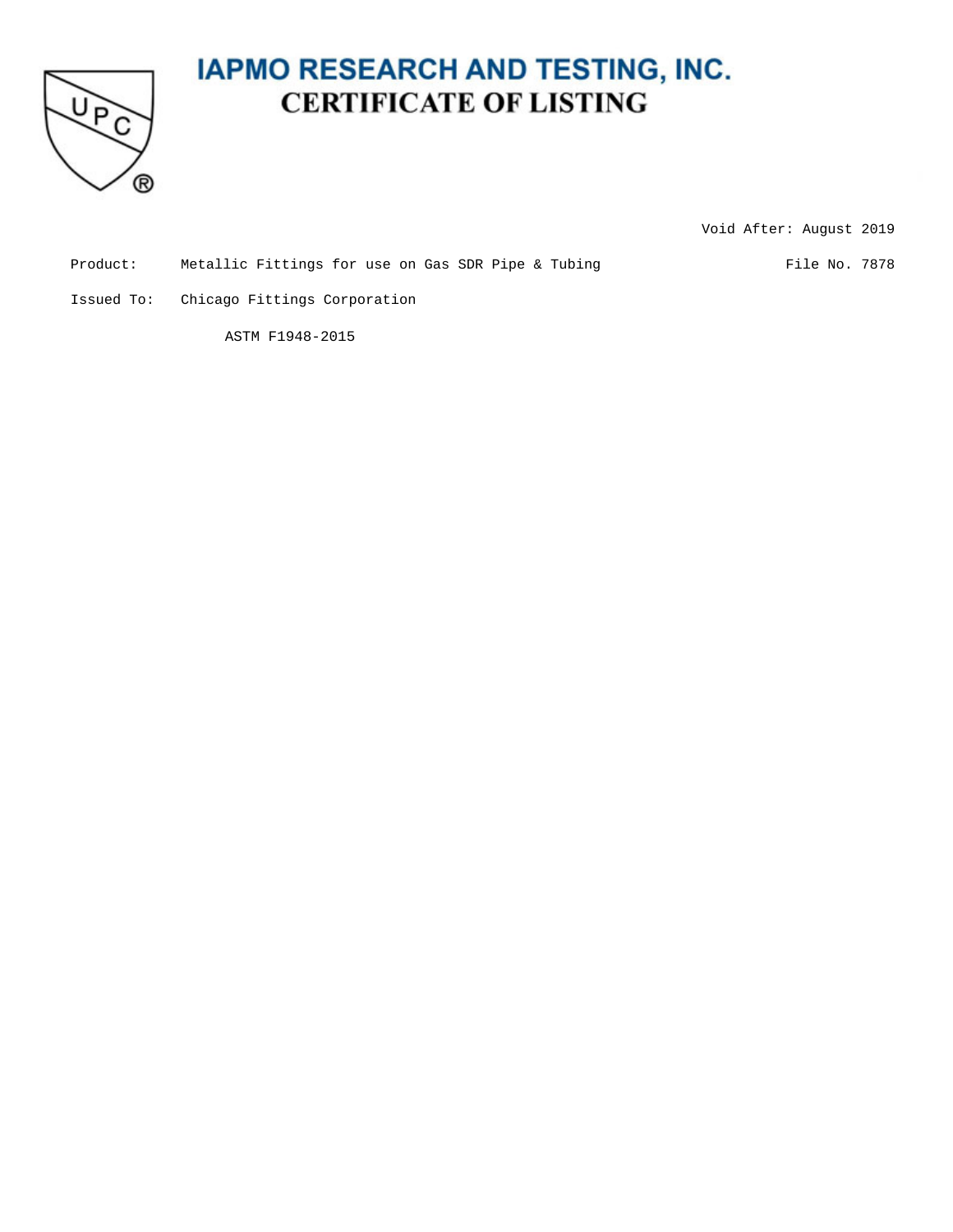

Void After: August 2019

Product: Metallic Fittings for use on Gas SDR Pipe & Tubing File No. 7878

Issued To: Chicago Fittings Corporation

#### MODELS:

| Model No.<br>M697C1S062<br>M697C1S090<br>M697C2S062<br>M697C2S090<br>M697C3S062<br>M697C3S090<br>M697C32S095 | Description<br>$1/2$ "<br>$1/2$ "<br>CTS 0.062"<br>$1/2$ "<br>$1/2$ "<br>CTS 0.090"<br>$1/2$ "<br>CTS 0.062"<br>$3/4$ "<br>$1/2$ "<br>CTS 0.090"<br>$3/4$ "<br>$1/2$ "<br>1"<br>CTS<br>$0.062$ "<br>$1/2$ "<br>CTS 0.090"<br>1"<br>3/4" IPS 0.095"<br>$3/4$ " |
|--------------------------------------------------------------------------------------------------------------|---------------------------------------------------------------------------------------------------------------------------------------------------------------------------------------------------------------------------------------------------------------|
| M697C42S090<br>M697C42S100<br>M697C43S090<br>M697C43S100                                                     | 1" CTS 0.090" 3/4"<br>$1"$ CTS<br>$0.100$ "<br>$3/4$ "<br>$1"$ $CTS$<br>0.090" 1"<br>1" CTS<br>0.100"<br>1"                                                                                                                                                   |
| M697C74S151<br>M697C74S166<br>M697C76S151<br>M697C76S166                                                     | $1 \t1/4"$<br>IPS 0.151"<br>$1 \t1/4"$<br>$1/4$ "<br>1<br>IPS 0.166"<br>$1/4$ "<br>$\mathbf{1}$<br>$1/4$ "<br>2"<br>IPS 0.151"<br>1<br>$1/4$ "<br>IPS 0.166"<br>2"<br>1                                                                                       |
| Model No.<br>M750DC23S062                                                                                    | Description<br>$5/8$ "<br>OD 1/2" CTS 0.062"                                                                                                                                                                                                                  |
| M750DC23S090                                                                                                 | $5/8$ "<br>OD 1/2" CTS 0.090"                                                                                                                                                                                                                                 |
| M750DC33S062<br>M750DC33S090                                                                                 | $1/2$ "<br>1/2" CTS 0.062"<br>IPS<br>$1/2$ "<br>$1/2$ "<br>CTS 0.090"                                                                                                                                                                                         |
| M750DC53S062                                                                                                 | IPS<br>$1/2$ "<br>$3/4$ "<br>CTS 0.062"<br>IPS                                                                                                                                                                                                                |
| M750DC53S090                                                                                                 | 1/2" CTS 0.090"<br>$3/4$ "<br>IPS                                                                                                                                                                                                                             |
| M750DC55S077                                                                                                 | $3/4$ "<br>$3/4$ "<br>CTS 0.077"<br>IPS                                                                                                                                                                                                                       |
| M750DC55S090                                                                                                 | $3/4$ "<br>3/4" CTS 0.090"<br>IPS                                                                                                                                                                                                                             |
| M750DC57S090                                                                                                 | $3/4$ "<br>1" CTS 0.090"<br>IPS                                                                                                                                                                                                                               |
| M750DC57S100<br>M750DC73S062                                                                                 | $1"$ $CTS$<br>$3/4$ "<br>0.100"<br>IPS<br>$1$ "<br>1/2" CTS 0.062"<br>IPS                                                                                                                                                                                     |
| M750DC73S090                                                                                                 | 1"<br>$1/2$ " CTS<br>IPS<br>0.090"                                                                                                                                                                                                                            |
| M750DC74S090                                                                                                 | $1$ "<br>$1/2$ " IPS<br>IPS<br>0.090"                                                                                                                                                                                                                         |
| M750DC75S077                                                                                                 | $1$ "<br>$3/4"$ CTS<br>0.077"<br>IPS                                                                                                                                                                                                                          |
| M750DC75S090                                                                                                 | 1"<br>IPS<br>$3/4$ " CTS<br>0.090"                                                                                                                                                                                                                            |
| M750DC76S095                                                                                                 | $1$ "<br>0.095"<br>IPS<br>$3/4"$ IPS                                                                                                                                                                                                                          |
| M750DC77S090                                                                                                 | 1"<br>IPS<br>1" CTS 0.090"                                                                                                                                                                                                                                    |
| M750DC77S100                                                                                                 | $1$ "<br>$1$ "<br>0.100"<br>IPS<br><b>CTS</b>                                                                                                                                                                                                                 |
| M750DC78S119                                                                                                 | $1$ "<br>$1$ "<br>IPS 0.119"<br>IPS                                                                                                                                                                                                                           |
| M750DC93S062<br>M750DC93S090                                                                                 | $1/4$ "<br>$1/2$ "<br>1<br>IPS<br>CTS 0.062"<br>1<br>$1/4$ "<br>$1/2$ " CTS<br>IPS<br>$0.090$ "                                                                                                                                                               |
| M750DC94S090                                                                                                 | $1/2$ "<br>1<br>$1/4$ "<br>0.090"<br>IPS<br>IPS                                                                                                                                                                                                               |
| M750DC95S077                                                                                                 | $3/4$ "<br>1<br>$1/4$ "<br>IPS<br>CTS<br>0.077"                                                                                                                                                                                                               |
| M750DC95S090                                                                                                 | $3/4$ "<br>1<br>$1/4$ "<br>IPS<br>CTS<br>0.090"                                                                                                                                                                                                               |
| M750DC96S095                                                                                                 | 1<br>$1/4$ "<br>IPS<br>$3/4$ "<br>IPS 0.095"                                                                                                                                                                                                                  |
| M750DC97S090                                                                                                 | 1<br>$1/4$ "<br>1" CTS 0.090"<br>IPS                                                                                                                                                                                                                          |
| M750DC97S100                                                                                                 | 1<br>$1/4$ "<br>1" CTS 0.100"<br><b>IPS</b>                                                                                                                                                                                                                   |
| M750DC98S090                                                                                                 | 1<br>1 1/4" CTS 0.090"<br>$1/4$ "<br>IPS                                                                                                                                                                                                                      |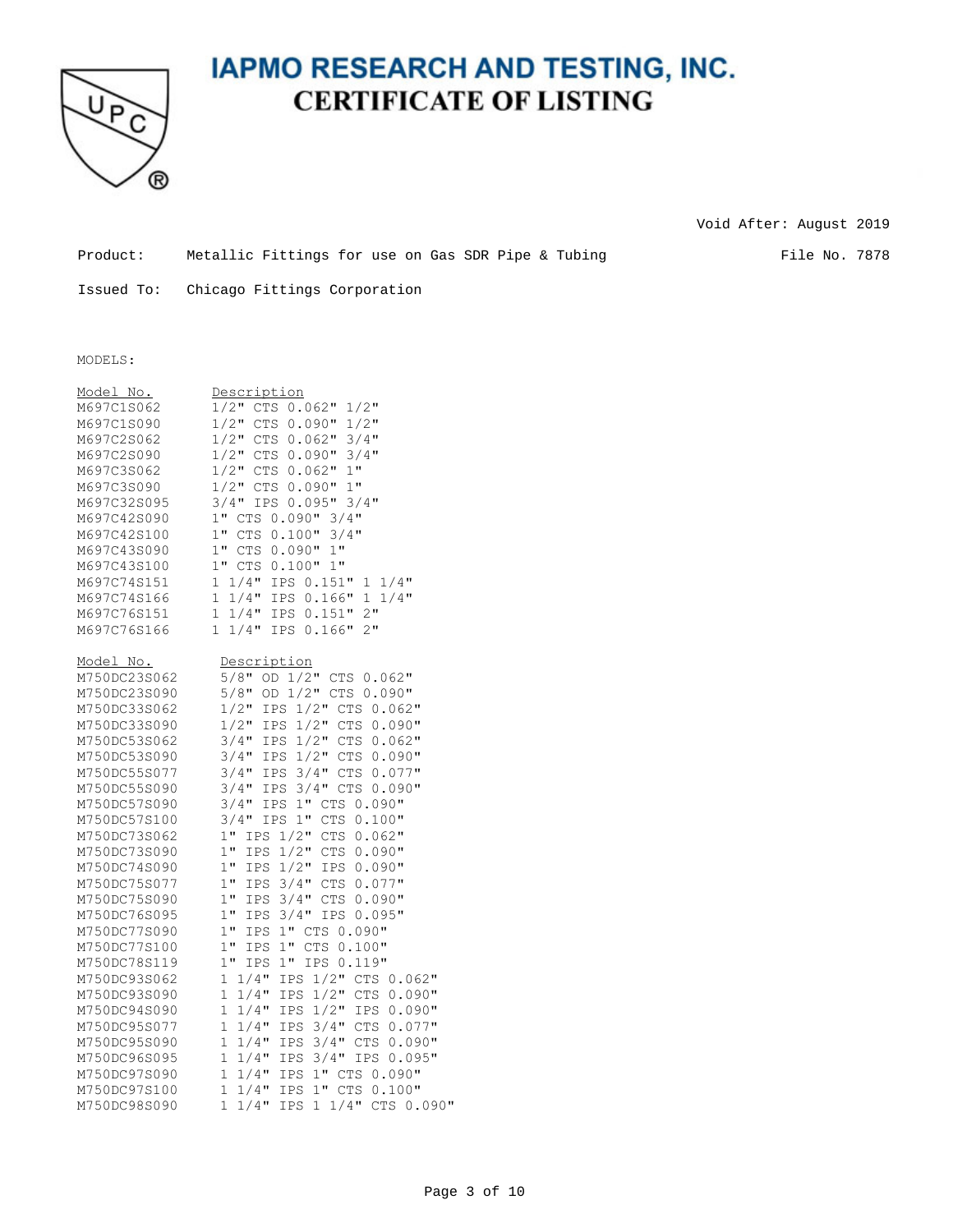

Void After: August 2019

Product: Metallic Fittings for use on Gas SDR Pipe & Tubing File No. 7878

| M750DC98S121<br>M750DC99S151<br>M750DC99S166<br>M750DC106S095<br>M750DC107S090<br>M750DC107S100<br>M750DC108S090<br>M750DC108S121<br>M750DC109S151<br>M750DC109S166<br>M750DC110S173<br>M750DC116S095<br>M750DC117S090<br>M750DC117S100<br>M750DC118S090<br>M750DC118S121<br>M750DC119S151<br>M750DC119S166<br>M750DC120S173 | $1 \t1/4"$<br>IPS 1 1/4" CTS 0.121"<br>$1 \t1/4"$<br>1/4" IPS 0.151"<br>IPS<br>$\mathbf{1}$<br>1/4" IPS 0.166"<br>$1 \t1/4"$<br>IPS 1<br>$1 \frac{1}{2}$<br>IPS 3/4" IPS 0.095"<br>$1/2$ "<br>IPS 1" CTS 0.090"<br>1<br>1" CTS 0.100"<br>1<br>$1/2$ "<br>IPS.<br>1 1/4" CTS 0.090"<br>1<br>$1/2$ "<br>IPS<br>1<br>$1/2$ "<br>IPS<br>1<br>$1/4"$ CTS 0.121"<br>1<br>$1/2$ "<br>IPS<br>1/4" IPS 0.151"<br>1<br>$\mathbf{1}$<br>$1/2$ "<br>1/4" IPS 0.166"<br>IPS<br>$\mathbf 1$<br>$\mathbf{1}$<br>$1/2$ "<br>IPS 1 1/2" IPS 0.173"<br>$2$ "<br>3/4" IPS 0.095"<br>IPS<br>$2$ "<br>1" CTS 0.090"<br>IPS<br>1" CTS 0.100"<br>$2$ "<br>IPS<br>$2$ "<br>IPS<br>1<br>1/4" CTS 0.090"<br>$2$ "<br>1/4" CTS 0.121"<br>IPS<br>1<br>$2$ "<br>1/4" IPS 0.151"<br>IPS<br>$\mathbf{1}$<br>1/4" IPS 0.166"<br>$2$ "<br>IPS<br>$\mathbf{1}$<br>$2$ "<br>IPS 1<br>1/2" IPS 0.173" |
|------------------------------------------------------------------------------------------------------------------------------------------------------------------------------------------------------------------------------------------------------------------------------------------------------------------------------|-------------------------------------------------------------------------------------------------------------------------------------------------------------------------------------------------------------------------------------------------------------------------------------------------------------------------------------------------------------------------------------------------------------------------------------------------------------------------------------------------------------------------------------------------------------------------------------------------------------------------------------------------------------------------------------------------------------------------------------------------------------------------------------------------------------------------------------------------------------------|
| M750DC121S216                                                                                                                                                                                                                                                                                                                | IPS 2" IPS 0.216"<br>2"                                                                                                                                                                                                                                                                                                                                                                                                                                                                                                                                                                                                                                                                                                                                                                                                                                           |
| Model No.<br>M750C10<br>M750C13<br>M750C14<br>M750C17<br>M750C18<br>M750C18-100<br>M750C21<br>M750C22<br>M750C27<br>M750C27-166<br>M750C31<br>M750C38                                                                                                                                                                        | Description<br>$1/2$ " CTS 0.090"<br>$1/2"$ CTS 0.090"<br>$1/2$ "<br>1/2" IPS 0.090"<br>IPS 0.090"<br>3/4" CTS 0.090" 3/4" CTS 0.090"<br>3/4" IPS 0.095" 3/4" IPS 0.095"<br>1" CTS 0.090" 1" CTS 0.090"<br>1" CTS 0.100" 1" CTS 0.100"<br>1" IPS 0.119" 1"<br>IPS 0.119"<br>1 1/4" CTS 0.090" 1 1/4" CTS 0.090"<br>1 1/4" IPS 0.151" 1 1/4" IPS 0.151"<br>1 1/4" IPS 0.166" 1<br>1/4" IPS 0.166"<br>1/2" IPS 0.173"<br>1<br>$1/2$ " IPS $0.173$ " 1<br>2" IPS 0.216" 2" IPS 0.216"                                                                                                                                                                                                                                                                                                                                                                                |
| Model No.<br>M750D8-8<br>M750D10-8<br>M750D10-10<br>M750D13-10<br>M750D13-13<br>M750D17-13<br>M750D17-17<br>M750D21-13<br>M750D21-17<br>M750D21-21<br>M750D27-13<br>M750D27-17                                                                                                                                               | Description<br>$1/2$ " OD $1/2$ " OD<br>$5/8$ "<br>OD $1/2$ " OD<br>$5/8$ "<br>OD $5/8"$ OD<br>$1/2$ "<br>IPS 5/8" OD<br>$1/2$ "<br>IPS 1/2" IPS<br>$3/4$ "<br>IPS $1/2$ " IPS<br>$3/4"$ IPS $3/4"$<br>IPS<br>1" IPS 1/2" IPS<br>1" IPS 3/4" IPS<br>1" IPS 1" IPS<br>$1 \frac{1}{4}$ " IPS $\frac{1}{2}$ "<br>IPS<br>$1/4"$ IPS $3/4"$<br>$\mathbf{1}$<br><b>IPS</b>                                                                                                                                                                                                                                                                                                                                                                                                                                                                                              |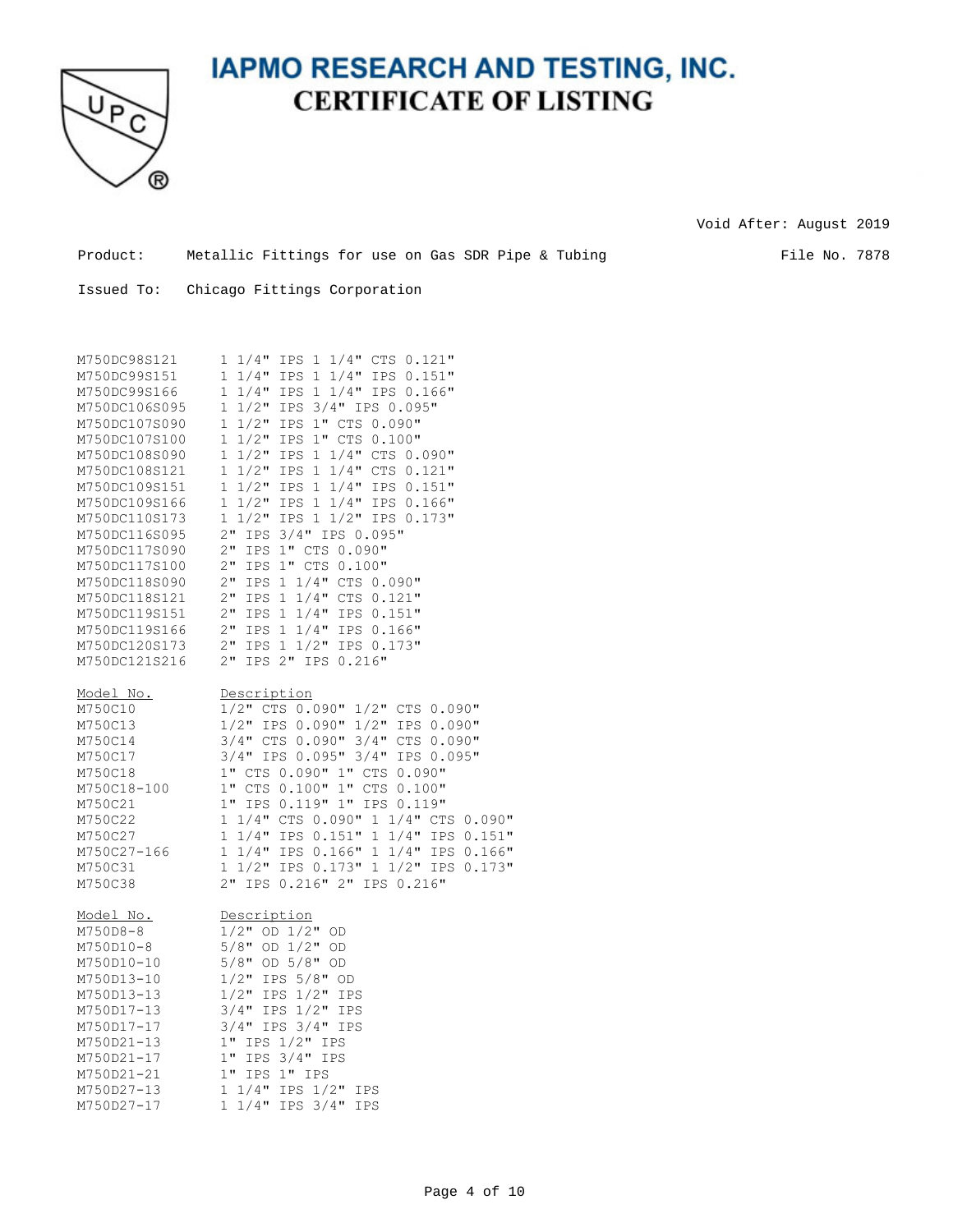

Void After: August 2019

Product: Metallic Fittings for use on Gas SDR Pipe & Tubing File No. 7878

Issued To: Chicago Fittings Corporation

| M750D27-21             | 1 1/4" IPS 1" IPS                  |
|------------------------|------------------------------------|
| M750D27-27             | 1 1/4" IPS 1 1/4" IPS              |
| M750D31-13             | 1 1/2" IPS 1/2" IPS                |
| M750D31-17             | 1 1/2" IPS 3/4" IPS                |
| M750D31-21             | 1 1/2" IPS 1" IPS                  |
| M750D31-27             | 1 1/2" IPS 1 1/4" IPS              |
| M750D31-31             | 1 1/2" IPS 1 1/2" IPS              |
| M750D38-13             | 2" IPS 1/2" IPS                    |
| M750D38-17             | 2" IPS 3/4" IPS                    |
| M750D38-21             | 2" IPS 1" IPS                      |
| M750D38-27             | 2" IPS 1 1/4" IPS                  |
| M750D38-31             | 2" IPS 1 1/2" IPS                  |
| M750D38-38             | 2" IPS 2" IPS                      |
| Model No.              | Description                        |
| M755C10                | $1/2$ " CTS                        |
| M755D13                | $1/2$ " IPS                        |
| M755C14                | $3/4"$ CTS                         |
| M755D17                | $3/4"$ IPS                         |
| M755C18                | 1" CTS                             |
| M755D21                | $1"$ IPS                           |
| M755C22                | 1" CTS                             |
| M755D27                | $1\;1/4"$ IPS                      |
| M755D31                | $1\ 1/2$ " IPS                     |
| M755D38                | $2"$ IPS                           |
| Model No.              | Description                        |
| X2536                  | 1/2" CTS 0.090" 1/2" 3/4"          |
| X2706                  | $1/2$ " CTS 0.090" $3/4$ " $3/4$ " |
| X2500-17-12            | 3/4" IPS 0.095" 3/4" 1 1/4"        |
| Model No.              | Description                        |
| X2537SW                | 1/2" CTS 0.090" 1/2" 3/4"          |
| X2707SW                | 1/2" CTS 0.090" 3/4" 3/4"          |
| Model No.              | Description                        |
| XR-10x-xx-xx-x-xxx     | 1/2" CTS Flex Riser                |
| RXR-10x-xx-xx-xx-x-xxx | 1/2" CTS Semi-Rigid Riser          |
| XR-13x-xx-xx-x-xxx     | 1/2" IPS Flex Riser                |
| RXR-13x-xx-xx-xx-x-xxx | 1/2 IPS Semi-Rigid Riser           |
| XR-14x-xx-xx-x-xxx     | 3/4" CTS Flex Riser                |
| RXR-14x-xx-xx-xx-x-xxx | 3/4" CTS Semi-Rigid Riser          |
| XR-17x-xx-xx-x-xxx     | 3/4" IPS Flex Riser                |
| RXR-17x-xx-xx-xx-x-xxx | 3/4" IPS Semi-Rigid Riser          |
| XR-18x-xx-xx-x-xxx     | 1" CTS Flex Riser                  |
| RXR-18x-xx-xx-xx-x-xxx | 1" CTS Semi-Rigid Riser            |
| XR-21x-xx-xx-x-xxx     | 1" IPS Flex Riser                  |
| RXR-21x-xx-xx-xx-x-xxx | 1" IPS Semi-Rigid Riser            |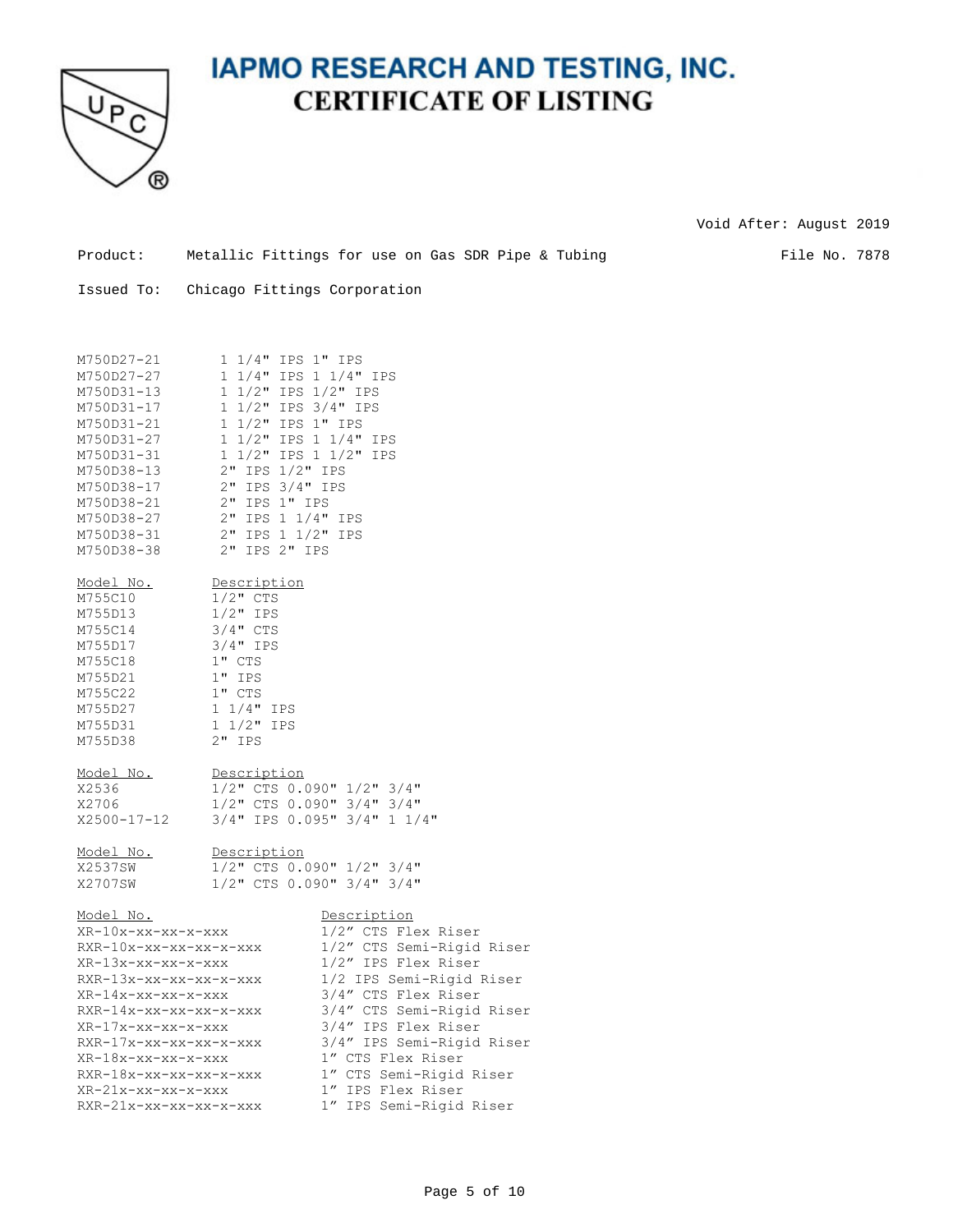

Void After: August 2019

Product: Metallic Fittings for use on Gas SDR Pipe & Tubing File No. 7878

| XR-22x-xx-xx-x-xxx     | 1 1/4" CTS Flex Riser       |
|------------------------|-----------------------------|
| RXR-22x-xx-xx-xx-x-xxx | 1 1/4" CTS Semi-Rigid Riser |
| XR-27x-xx-xx-x-xxx     | 1 1/4" IPS Flex Riser       |
| RXR-27x-xx-xx-xx-x-xxx | 1 1/4" IPS Semi-Rigid Riser |
| XR-31x-xx-xx-x-xxx     | 1 1/2" IPS Flex Riser       |
| RXR-31x-xx-xx-xx-x-xxx | 1 1/2" IPS Semi-Rigid Riser |
| XR-38x-xx-xx-x-xxx     | 2" IPS Flex Riser           |
| RXR-38x-xx-xx-xx-x-xxx | 2" IPS Semi-Rigid Riser     |

| Model No.    | Description         |            |          |                     |                         |
|--------------|---------------------|------------|----------|---------------------|-------------------------|
| $85C1 - 062$ | $1/2$ "             | CTS        | .062"    | $3/4$ "             | $3/4$ "                 |
| 85C1-090     | $1/2$ "             | <b>CTS</b> | .090"    | $3/4$ "             | $3/4$ "                 |
| 85C2-062     | $1/2$ "             | <b>CTS</b> | .062"    | $3/4$ "             | $1$ "                   |
| 85C2-090     | $1/2$ "             | CTS        | .090"    | $3/4$ "             | 1"                      |
| 85C3-062     | $1/2$ "             | <b>CTS</b> | $.062$ " | $3/4$ "             | $1 - 1/4$ "             |
| 85C3-090     | $1/2$ "             | <b>CTS</b> | .090"    | $3/4$ "             | $1 - 1/4$ "             |
| $85C4 - 062$ | $1/2$ "             | <b>CTS</b> | $.062$ " | $3/4$ "             | $1 - 1/2$ "             |
| 85C4-090     | $1/2$ "             | <b>CTS</b> | .090"    | $3/4$ "             | $1 - 1/2$ "             |
| 85C5-062     | $1/2$ "             | <b>CTS</b> | .062"    | 1"3/4"              |                         |
| 85C5-090     | $1/2$ "             | <b>CTS</b> | .090"    | $1$ "               | $3/4$ "                 |
| 85C6-062     | $1/2$ "             | <b>CTS</b> | .062"    | 1"<br>$1$ "         |                         |
| 85C6-090     | $1/2$ "             | <b>CTS</b> | .090"    | 1" 1"               |                         |
| 85C22-090    | $1/2$ "             | IPS        | .090"    | 3/4" 1"             |                         |
| 85C23-090    | $1/2$ "             | IPS        | .090"    |                     | $3/4" 1-1/4"$           |
| 85C24-090    | $1/2$ "             | IPS        | .090"    |                     | $3/4" 1-1/2"$           |
| 85C26-090    | $1/2$ "             | IPS        | .090"    | 1" 1"               |                         |
| 85C27-090    | $1/2$ "             | IPS        | .090"    | $1" 1-1/4"$         |                         |
| 85C28-090    | $1/2$ "             | IPS        | .090"    | $1" 1-1/2"$         |                         |
| 85C44-080    | $3/4$ "             | <b>CTS</b> | .080"    | $3/4$ "             | 1"                      |
| 85C44-090    | $3/4$ "             | <b>CTS</b> | .090"    | $3/4$ "             | 1"                      |
| 85C45-080    | $3/4$ "             | <b>CTS</b> | .080"    | $3/4$ "             | $1 \t1/4"$              |
| 85C45-090    | $3/4$ "             | CTS        | .090"    | $3/4$ " 1           | $1/4$ "                 |
| 85C46-080    | $3/4$ "             | <b>CTS</b> | .080"    | $1$ "<br>1"         |                         |
| 85C46-090    | $3/4$ "             | <b>CTS</b> | .090"    | $1$ "<br>1"         |                         |
| 85C47-080    | $3/4$ "             | <b>CTS</b> | .080"    | $1$ "               | $1 \t1/4"$              |
| 85C47-090    | $3/4$ "             | <b>CTS</b> | .090"    | 1" 1                | $1/4$ "                 |
| 85C49-080    | $3/4$ "             | <b>CTS</b> | .080"    | $1 - 1/4$ " 1"      |                         |
| 85C49-090    | $3/4$ "             | <b>CTS</b> | .090"    | $1 - 1/4$ " 1"      |                         |
| 85C50-080    | $3/4$ "             | <b>CTS</b> | .080"    |                     | $1 - 1/4$ " $1 - 1/4$ " |
| 85C50-090    | $3/4$ "             | <b>CTS</b> | .090"    |                     | $1 - 1/4$ " $1 - 1/4$ " |
| 85C54-080    | $3/4$ "             | <b>CTS</b> | .080"    |                     | $1 - 1/2$ " $1 - 1/2$ " |
| 85C54-090    | $3/4$ "             | CTS        | .090"    |                     | $1 - 1/2$ " $1 - 1/2$ " |
| 85C63-095    | $3/4$ "             | IPS        | .095"    |                     | $3/4" 1-1/4"$           |
| 85C67-095    | $3/4$ "             | IPS        | .095"    | $1" 1 - 1/4"$       |                         |
| 85C70-095    | $3/4$ "             | IPS        | .095"    |                     | $1 - 1/4$ " $1 - 1/4$ " |
| 85C83-090    | 1" CTS              |            |          | $.090" 3/4" 1-1/4"$ |                         |
| 85C83-100    | $1$ "<br><b>CTS</b> | .100"      |          | $3/4$ " $1-1/4$ "   |                         |
| 85C87-090    | 1"<br>CTS           | .090"      |          | $1" 1 - 1/4"$       |                         |
|              |                     |            |          |                     |                         |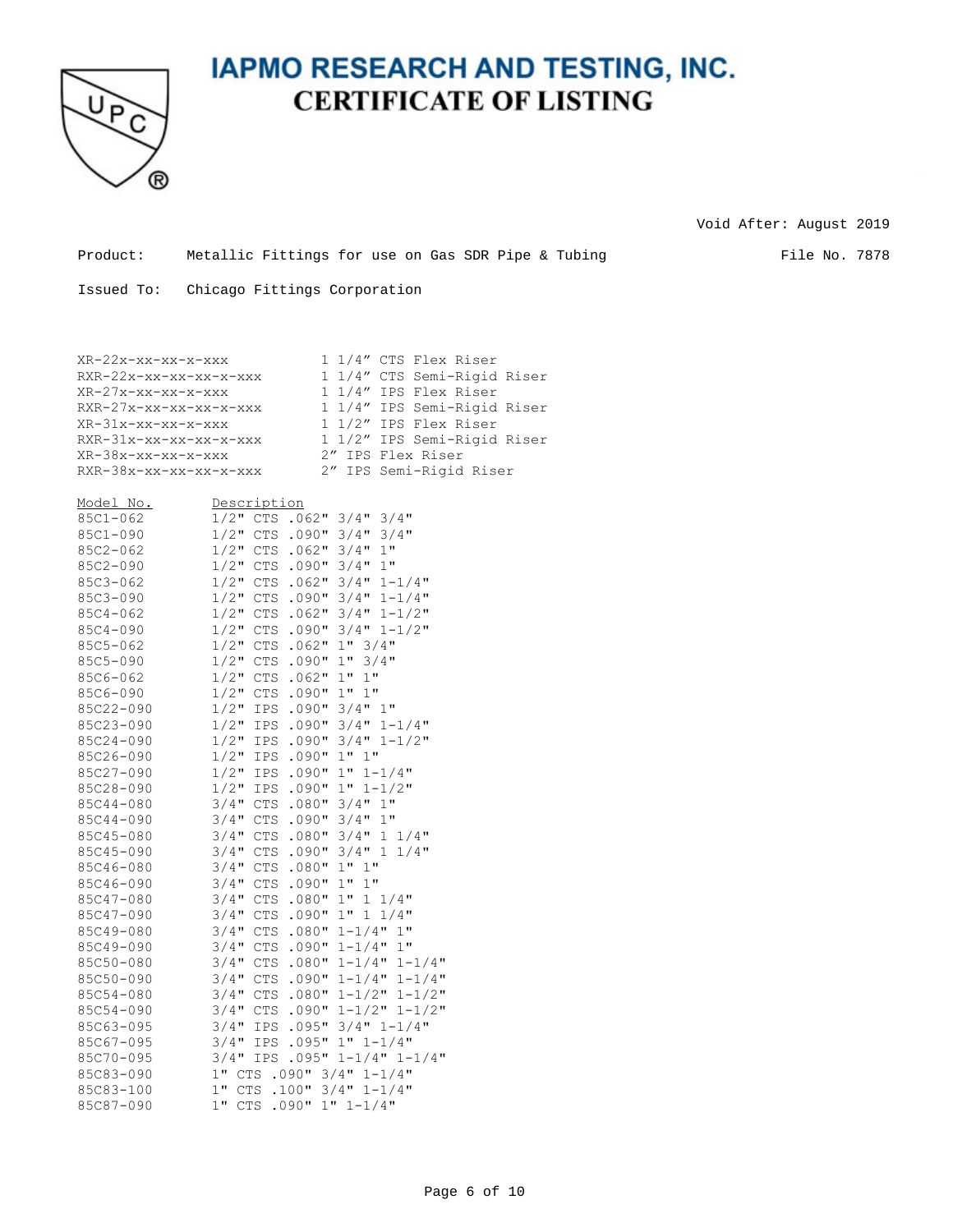

Void After: August 2019

Product: Metallic Fittings for use on Gas SDR Pipe & Tubing File No. 7878

| 85C87-100        | .100"<br>$1" 1-1/4"$<br>$1$ "<br>CTS                                    |
|------------------|-------------------------------------------------------------------------|
| 85C88-090        | 1"<br>$1" 1-1/2"$<br>CTS<br>.090"                                       |
| 85C88-100        | $1$ "<br><b>CTS</b><br>.100"<br>$1" 1-1/2"$                             |
| 85C90-090        | 1"<br><b>CTS</b><br>.090" 1-1/4" 1-1/4"                                 |
| 85C90-100        | 1"<br>CTS<br>.100"<br>$1 - 1/4$ "<br>$1 - 1/4$ "                        |
| 85C91-090        | 1"<br><b>CTS</b><br>$.090" 1-1/4"$<br>$1 - 1/2$ "                       |
| 85C91-100        | 1"<br><b>CTS</b><br>.100"<br>$1 - 1/4$ "<br>$1 - 1/2$ "                 |
| 85C94-090        | 1"<br>$.090" 1-1/2"$<br>CTS<br>$1 - 1/4$ "                              |
| 85C94-100        | $1$ "<br>CTS<br>$1 - 1/2$ "<br>$1 - 1/4$ "                              |
|                  | .100"                                                                   |
| 85C95-090        | $1$ "<br><b>CTS</b><br>$1 - 1/2$ "<br>.090"<br>$1 - 1/2$ "              |
| 85C95-100        | 1" CTS<br>$.100" 1-1/2" 1-1/2"$                                         |
| X2615            | 1"IPS .119" 1" 1-1/2"                                                   |
| 85C113-090       | $1/4$ " CTS<br>$.090" 1-1/4"$<br>$\mathbf{1}$<br>$1/2$ "<br>1           |
| 85C113-121       | .121"<br>$\mathbf{1}$<br>$1/4$ "<br>CTS<br>$1 - 1/4$ "<br>1<br>$1/2$ "  |
| 85C114-090       | 2"<br>$\mathbf{1}$<br>$1/4$ " CTS<br>$.090" 1-1/4"$                     |
| 85C114-121       | .121"<br>$2$ "<br>1<br>$1/4$ "<br>CTS<br>$1 - 1/4$ "                    |
| 85C115-090       | 1<br>$1/4$ "<br>CTS<br>.090"<br>$1 - 1/2$ "<br>$1 \frac{1}{2}$          |
| 85C115-121       | 1<br>$1/4$ "<br><b>CTS</b><br>.121"<br>$1 - 1/2$ "<br>1<br>$1/2$ "      |
| 85C116-090       | 1<br>$1 - 1/2$ "<br>$2$ "<br>$1/4$ "<br>CTS<br>.090"                    |
| 85C116-121       | 2"<br>1<br>$1/4$ "<br><b>CTS</b><br>.121"<br>$1 - 1/2$ "                |
| 85C117-090       | 2" 2"<br>$\mathbf{1}$<br>$1/4$ "<br><b>CTS</b><br>.090"                 |
| 85C117-121       | 2" 2"<br>1<br>$1/4$ "<br>CTS<br>.121"                                   |
| 85C132-151       | $\mathbf{1}$<br>$1/4$ "<br>$1 - 1/4$ "<br>$2$ "<br>IPS<br>.151"         |
| 85C132-166       | 1<br>$1/4$ "<br>$.166" 1-1/4"$<br>2"<br>IPS                             |
| 85C135-151       | $\mathbf{1}$<br>$1/4$ "<br>.151"<br>$1 - 1/2$ "<br>$2$ "<br>IPS         |
| 85C135-166       | $\mathbf{1}$<br>$1/4$ "<br>.166"<br>$1 - 1/2$ "<br>$2$ "<br>IPS         |
| 85C139-151       | $\mathbf{1}$<br>$1/4$ "<br>.151"<br>$2$ "<br>$2$ "<br>IPS               |
| 85C139-166       | IPS .166" 2"<br>2"<br>1<br>$1/4$ "                                      |
| 85C180-216       | $2$ "<br>.216" 2" 3"<br>IPS                                             |
|                  |                                                                         |
| <u>Model No.</u> | <b>Description</b>                                                      |
| 87C21-17-10L090  | $1/2$ "<br>CTS .090"<br>$1$ "<br>$3/4$ "                                |
| 87C21-21-10L090  | $1$ "<br>$1/2$ "<br>1"<br>CTS<br>.090"                                  |
| 87C21-27-10L090  | $1/2$ "<br><b>CTS</b><br>.090"<br>$1$ "<br>$1 \t1/4"$                   |
| 87C27-17-10L090  | $1/2$ "<br>CTS<br>.090"<br>$1 \t1/4$ "<br>$3/4$ "                       |
| 87C27-21-10L090  | $1/2$ "<br>$1/4$ "<br>$1$ "<br><b>CTS</b><br>.090"<br>1                 |
|                  |                                                                         |
| 87C27-27-10L090  | $1/2$ "<br><b>CTS</b><br>1<br>$1/4$ "<br>$1/4$ "<br>.090"<br>$1 -$      |
| 87C31-17-10L090  | $1/2$ "<br>$1/2$ "<br>$3/4$ "<br><b>CTS</b><br>.090"<br>1               |
| 87C31-21-10L090  | $1/2$ "<br><b>CTS</b><br>.090"<br>1<br>$1/2$ "<br>$1$ "                 |
| 87C31-27-10L090  | $1 \t1/4$ "<br>$1/2$ " CTS<br>.090"<br>$1/2$ "<br>1                     |
| 87C31-27-18L090  | 1" CTS<br>$1/2$ "<br>$1/4$ "<br>.090"<br>1<br>1                         |
| 87C31-27-18L100  | 1" CTS<br>$1/2$ "<br>.100"<br>$1/4$ "<br>1<br>1                         |
| 87C31-27-18L121  | 1" CTS<br>.121"<br>1<br>$1/2$ "<br>1<br>$1/4$ "                         |
| 87C31-31-18L090  | 1" CTS<br>.090"<br>$1/2$ "<br>$1/2$ "<br>1<br>1                         |
| 87C31-31-18L100  | $1"$ $CTS$<br>$1/2$ "<br>$1/2$ "<br>.100"<br>$\mathbf{1}$<br>1          |
| 87C31-31-18L121  | $1/2$ "<br>$1/2$ "<br>$1$ "<br><b>CTS</b><br>.121"<br>$\mathbf{1}$<br>1 |
| 87C31-38-18L090  | $1/2$ "<br>2"<br>1" CTS<br>.090"<br>1                                   |
| 87C31-38-18L100  | $1$ "<br>$1/2$ "<br>2"<br>CTS<br>.100"<br>1                             |
|                  |                                                                         |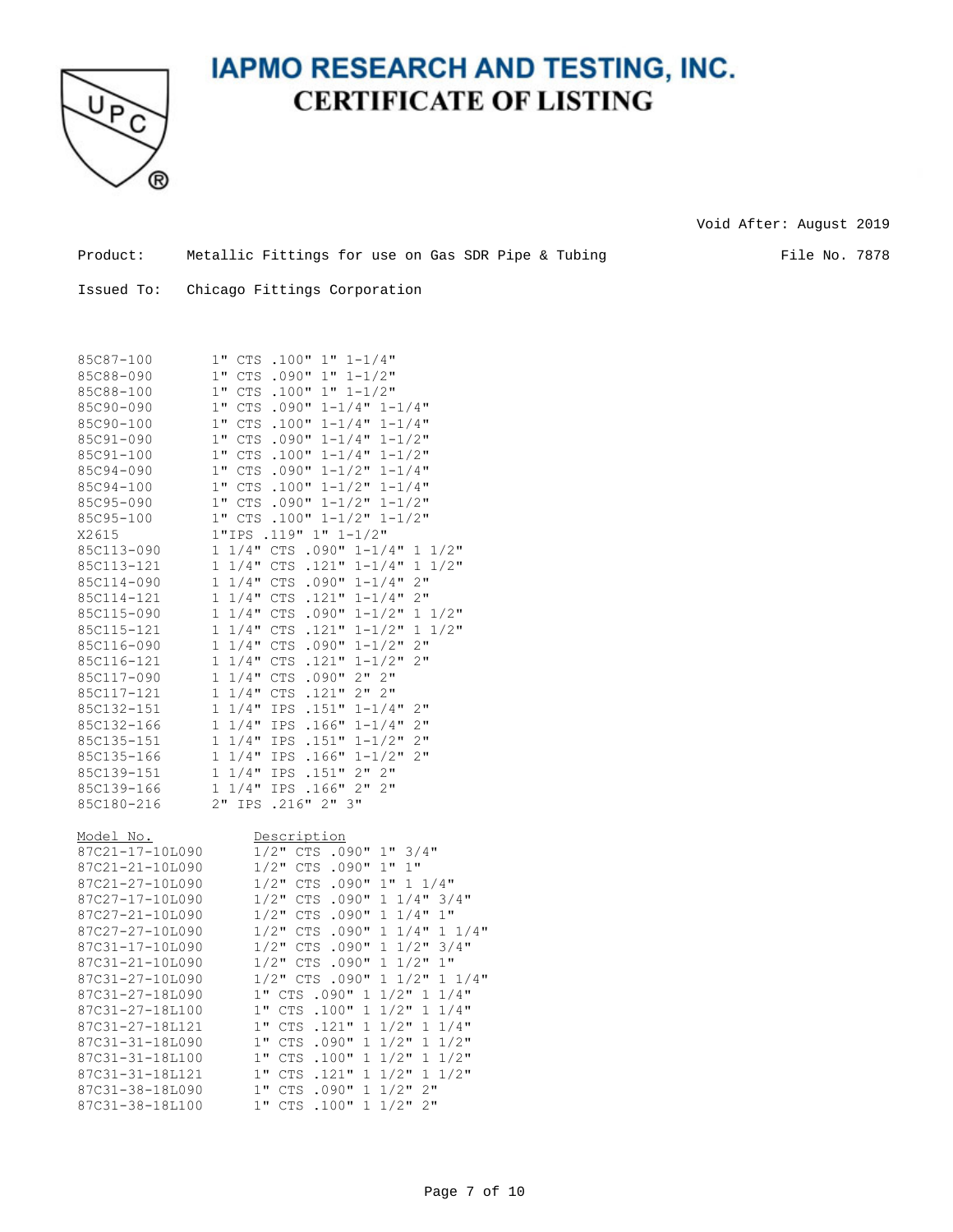

Void After: August 2019

| Product: | Metallic Fittings for use on Gas SDR Pipe & Tubing |  |  |  |  |  |
|----------|----------------------------------------------------|--|--|--|--|--|
|          |                                                    |  |  |  |  |  |

File No. 7878

| 87C31-38-18L121<br>87C38-27-18L090<br>87C38-27-18L100<br>87C38-27-18L121<br>87C38-31-18L090<br>87C38-31-18L100<br>87C38-31-18L121<br>87C38-38-18L090<br>87C38-38-18L100 | $1/2$ " 2"<br>$1$ "<br>CTS .121"<br>$\mathbf{1}$<br>1"<br>$2$ "<br>$1 \t1/4$ "<br>CTS<br>.090"<br>$1$ "<br>$2$ "<br>CTS<br>.100"<br>$\mathbf{1}$<br>$1/4$ "<br>2"<br>1"<br>.121"<br>CTS<br>1<br>1/4"<br>$1$ "<br>.090"<br>$2$ "<br>$\mathbf{1}$<br>$1/2$ "<br>CTS<br>1"<br>$2$ "<br>$1/2$ "<br>CTS<br>.100"<br>$\mathbf{1}$<br>$2$ "<br>1"<br>CTS<br>.121"<br>$\mathbf{1}$<br>$1/2$ "<br>1"<br>CTS<br>.090"<br>$2$ "<br>2"<br>1" CTS<br>$2$ "<br>2"<br>.100"                    |
|-------------------------------------------------------------------------------------------------------------------------------------------------------------------------|---------------------------------------------------------------------------------------------------------------------------------------------------------------------------------------------------------------------------------------------------------------------------------------------------------------------------------------------------------------------------------------------------------------------------------------------------------------------------------|
| 87C38-38-18L121<br>87C38-31-22L090<br>87C38-31-22L121<br>87C38-38-22L090<br>87C38-38-22L121                                                                             | .121" 2" 2"<br>$1"$ $CTS$<br>$1 \t1/4$ "<br>CTS .090" 2"<br>$1 \frac{1}{2}$<br>CTS .121" 2"<br>$1 \t1/4$ "<br>$1 \frac{1}{2}$<br>.090"2"<br>2"<br>1 1/4" CTS<br>2"<br>1 1/4" CTS<br>$.121"$ 2"                                                                                                                                                                                                                                                                                  |
| Model No.<br>89C1-062<br>89C1-090<br>89C44-080<br>89C44-090<br>89C90-090<br>89C90-100<br>89C113-090<br>89C113-121<br>89C115-090<br>89C115-121                           | Description<br>1/2" CTS .062" 3/4" 3/4"<br>$1/2"$ CTS .090"<br>$3/4$ "<br>$3/4$ "<br>3/4" CTS .080" 3/4"<br>1"<br>3/4" CTS .090" 3/4"<br>$1$ "<br>1" CTS .090" 1-1/4" 1-1/4"<br>$.100" 1-1/4" 1-1/4"$<br>$1"$ $CTS$<br>$1 \t1/4$ "<br>CTS .090" $1-1/4$ " 1 $1/2$ "<br>1 1/4" CTS .121" 1-1/4"<br>$1/2$ "<br>1<br>1 1/4" CTS .090" 1-1/2"<br>$1/2$ "<br>1<br>$1/4$ " CTS .121" $1-1/2$ " 1<br>$1/2$ "<br>1                                                                      |
| <u>Model No.</u><br>$91C1 - 062$<br>91C1-090<br>91C44-080<br>91C44-090<br>91C91-090<br>91C91-100<br>91C113-090<br>91C113-121<br>91C115-090<br>91C115-121                | Description<br>$CTS$ . 062" 3/4"<br>$3/4$ "<br>$1/2$ "<br>$1/2$ " CTS .090" $3/4$ "<br>$3/4$ "<br>3/4" CTS .080"<br>$3/4$ "<br>$1$ "<br>3/4" CTS .090" 3/4"<br>$1$ "<br>1" CTS .090" 1-1/4"<br>$1 - 1/4$ "<br>1" CTS .100" 1-1/4" 1-1/4"<br>1 1/4" CTS .090" 1-1/4" 1 1/2"<br>$1 \t1/4"$ CTS .121" $1-1/4"$<br>$1/2$ "<br>$\mathbf{1}$<br>$1/4"$ CTS .090" $1-1/2"$<br>$1/2$ "<br>1<br>$\mathbf{1}$<br>$1/4$ " CTS<br>$.121" 1-1/2"$<br>$1/2$ "<br>$\mathbf{1}$<br>$\mathbf{1}$ |
| Model No.<br>M557C2S062<br>M557C2S090<br>M557C3S062<br>M557C3S090<br>M557C12S090<br>M557C23S090<br>M557C32S095<br>M557C33S095                                           | Description<br>$3/4$ "<br>$1/2$ " CTS 0.062"<br>$1/2$ "<br>CTS 0.090"<br>$3/4$ "<br>1/2" CTS 0.062" 1"<br>$1$ "<br>$1/2$ "<br>CTS 0.090"<br>$1/2$ "<br>IPS 0.090"<br>$3/4$ "<br>$3/4$ "<br>$1$ "<br>CTS 0.090"<br>$3/4$ "<br>IPS 0.095"<br>$3/4$ "<br>$3/4$ "<br>IPS 0.095"<br>$1$ "                                                                                                                                                                                            |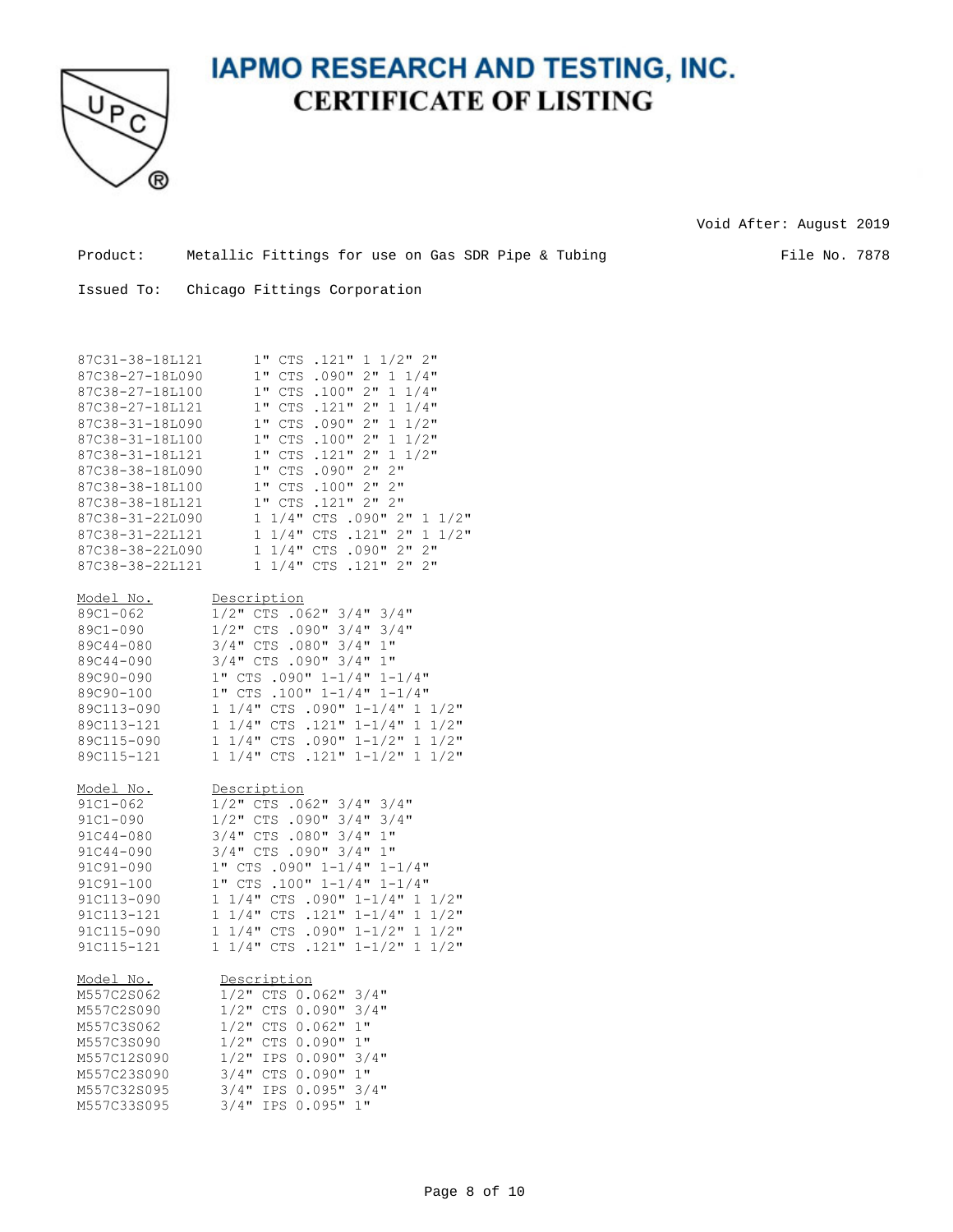

Void After: August 2019

Product: Metallic Fittings for use on Gas SDR Pipe & Tubing File No. 7878

| M557C43S090<br>M557C43S100<br>M557C44S090<br>M557C44S100<br>M557C45S090<br>M557C45S100<br>M557C64S090<br>M557C64S121<br>M557C65S090<br>M557C65S121                                                                                                                                                                                              | 1" CTS 0.090"<br>1"<br>$1$ "<br>$0.100$ "<br>$1$ "<br>CTS<br>1" CTS<br>$0.090$ "<br>$1 \t1/4"$<br>0.100"<br>1"<br>$1 \t1/4"$<br>CTS<br>0.090" 1 1/2"<br>$1"$ $CTS$<br>1" CTS<br>0.100"1<br>$1/2$ "<br>$1/4$ "<br>$1 \t1/4"$<br>$0.090$ "<br>CTS<br>$\mathbf{1}$<br>$1/4$ "<br>$\mathbf{1}$<br>$1/4$ "<br>CTS<br>0.121"<br>1<br>$1/4$ "<br>$0.090$ "<br>$1/2$ "<br>$\mathbf{1}$<br>CTS<br>1<br>$1/2$ "<br>$1 \t1/4$ "<br>0.121"<br>CTS<br>1                                                                                                                                                                                                                                                                                                                                                                                                                                                                                                         |
|-------------------------------------------------------------------------------------------------------------------------------------------------------------------------------------------------------------------------------------------------------------------------------------------------------------------------------------------------|----------------------------------------------------------------------------------------------------------------------------------------------------------------------------------------------------------------------------------------------------------------------------------------------------------------------------------------------------------------------------------------------------------------------------------------------------------------------------------------------------------------------------------------------------------------------------------------------------------------------------------------------------------------------------------------------------------------------------------------------------------------------------------------------------------------------------------------------------------------------------------------------------------------------------------------------------|
| M557C66S090<br>M557C66S121                                                                                                                                                                                                                                                                                                                      | $0.090$ "<br>2"<br>$\mathbf{1}$<br>$1/4$ "<br>CTS<br>$2$ "<br>$1/4$ "<br>CTS 0.121"<br>$\mathbf{1}$                                                                                                                                                                                                                                                                                                                                                                                                                                                                                                                                                                                                                                                                                                                                                                                                                                                |
| Model No.<br>M575C2S062<br>M575C2S090<br>M575C3S062<br>M575C3S090<br>M575C12S090<br>M575C23S090<br>M575C32S095<br>M575C33S095<br>M575C42S090<br>M575C42S100<br>M575C43S090<br>M575C43S100<br>M575C44S090<br>M575C44S100<br>M575C45S090<br>M575C45S100<br>M575C64S090<br>M575C64S121<br>M575C65S090<br>M575C65S121<br>M575C66S090<br>M575C66S121 | Description<br>$1/2$ " CTS<br>$0.062$ "<br>$3/4$ "<br>$1/2$ "<br>$3/4$ "<br>CTS<br>$0.090$ "<br>$1/2$ " CTS<br>1"<br>$0.062$ "<br>1"<br>1/2" CTS 0.090"<br>$1/2$ " IPS<br>$0.090$ "<br>$3/4$ "<br>$3/4$ "<br>0.090"1"<br>CTS<br>$3/4$ "<br>$3/4$ "<br>0.095"<br>IPS<br>IPS 0.095" 1"<br>$3/4$ "<br>$3/4$ "<br>1" CTS<br>$0.090$ "<br>$1$ "<br>0.100"<br>$3/4$ "<br>CTS<br>$1$ "<br>$0.090$ "<br>1"<br>CTS<br>$1$ "<br>0.100"1"<br>${\rm CTS}$<br>$1$ "<br>${\rm CTS}$<br>$0.090$ "<br>$1 \t1/4"$<br>$0.100$ "<br>$1$ "<br>CTS<br>$\mathbf{1}$<br>$1/4$ "<br>$1$ "<br>$0.090$ "<br>$\mathbf 1$<br>$1/2$ "<br>CTS<br>$1$ "<br>0.100"<br>$\mathbf 1$<br>$1/2$ "<br>CTS<br>1 1/4" CTS 0.090"<br>$1 \t1/4"$<br>$1 \t1/4"$<br>CTS 0.121"<br>$1/4$ "<br>1<br>$1/4$ "<br>CTS 0.090"<br>$1/2$ "<br>$\mathbf{1}$<br>1<br>$1/2$ "<br>$1 \t1/4"$<br>CTS 0.121"<br>1<br>CTS 0.090" 2"<br>$\mathbf{1}$<br>$1/4$ "<br>2"<br>$1/4$ "<br>CTS 0.121"<br>$\mathbf{1}$ |
| <u>Model No.</u><br>M597C1S062<br>M597C1S090<br>M597C2S062<br>M597C2S090<br>M597C3S062<br>M597C3S090<br>M597C11S090<br>M597C12S090<br>M597C13S090<br>M597C22S090                                                                                                                                                                                | Description<br>$1/2$ "<br>$0.062$ "<br>$1/2$ "<br>CTS<br>$1/2$ "<br>$1/2$ "<br>CTS<br>$0.090$ "<br>$1/2$ "<br>CTS<br>$0.062$ "<br>$3/4$ "<br>$1/2$ "<br>$3/4$ "<br>CTS<br>0.090"<br>$1/2$ "<br>1"<br>CTS<br>$0.062$ "<br>$1$ "<br>$1/2$ "<br>CTS<br>0.090"<br>$1/2$ "<br>IPS<br>$0.090$ "<br>$1/2$ "<br>$1/2$ "<br>$0.090$ "<br>$3/4$ "<br>IPS<br>$1/2$ "<br>$1$ "<br><b>IPS</b><br>0.090"<br>$3/4$ "<br>$3/4$ "<br><b>CTS</b><br>$0.090$ "                                                                                                                                                                                                                                                                                                                                                                                                                                                                                                        |